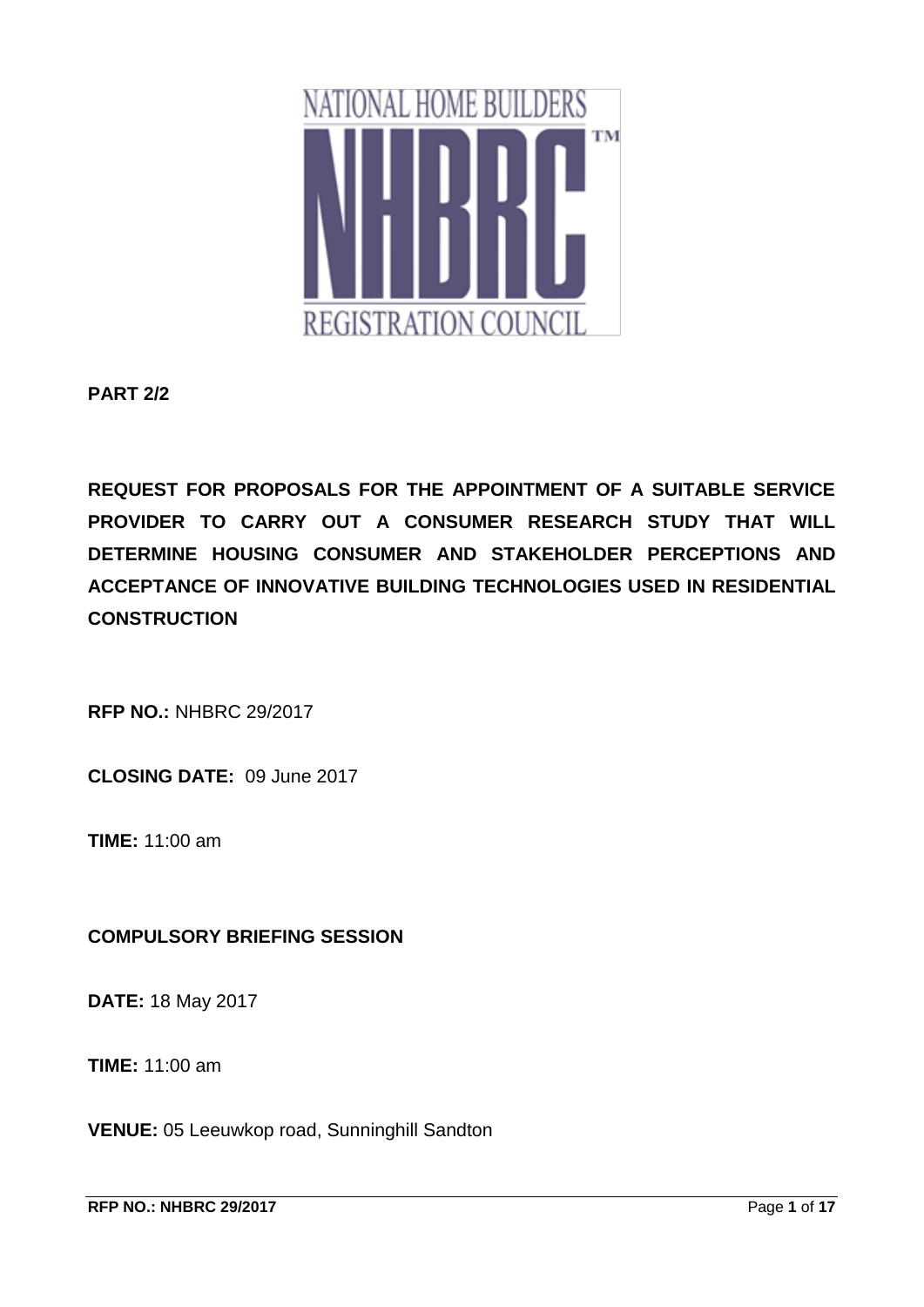# **TABLE OF CONTENTS**

| 1 <sup>1</sup> |  |
|----------------|--|
| 2.             |  |
| 3.             |  |
| 4.             |  |
| 5.             |  |
| 6.             |  |
| 7.             |  |
| 8.             |  |
| 9.             |  |
| 10.            |  |
| 11.            |  |
| 12.            |  |
| 13.            |  |
| 14.            |  |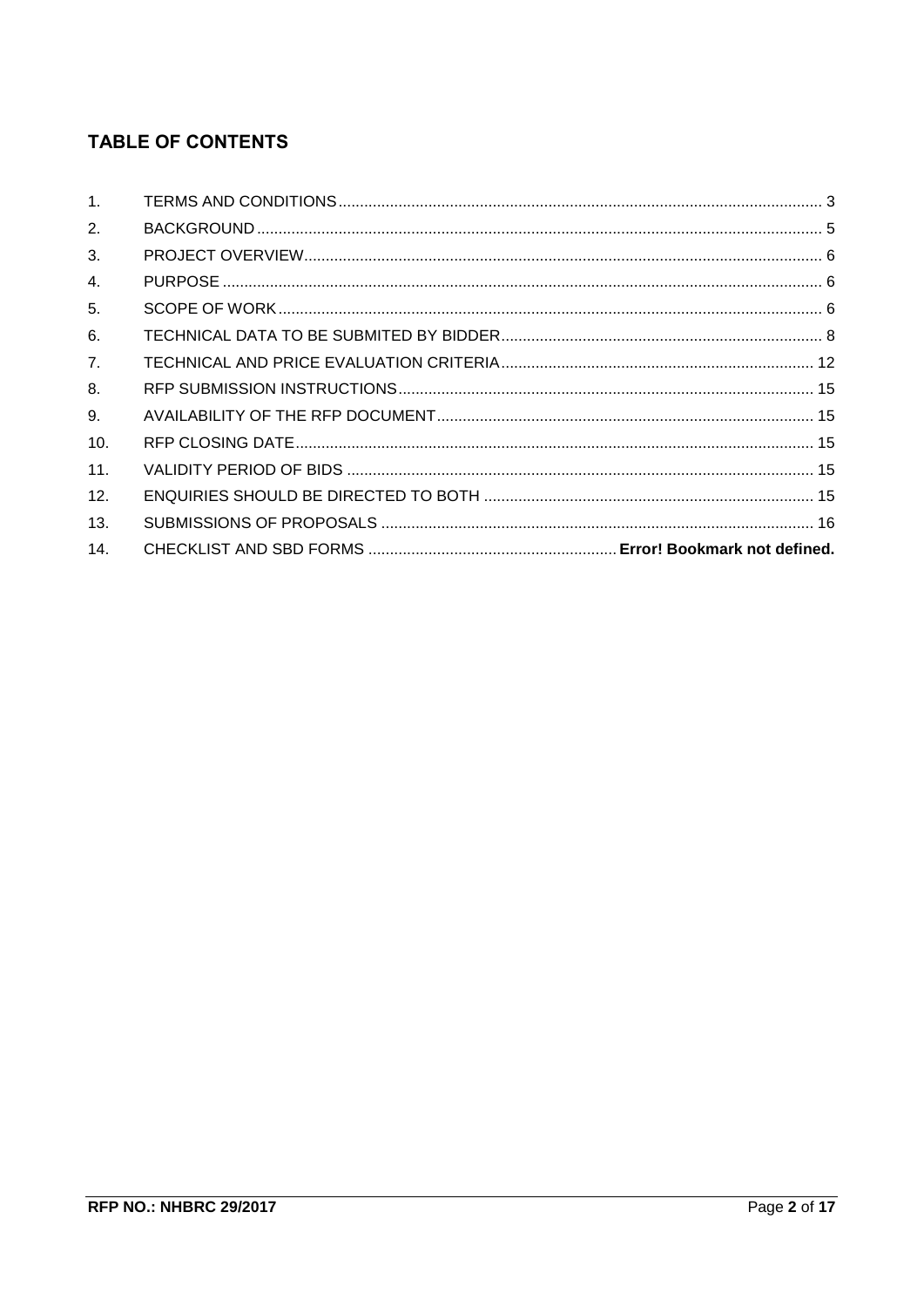#### <span id="page-2-0"></span>**1. TERMS AND CONDITIONS**

**This Request for Proposal (RFP) has been compiled by the NHBRC and it is made available to the Bidders on the following basis.**

**Bidders submitting a Bid in response to this RFP are deemed to do so, on the basis that they acknowledge and accept the terms and conditions set out below:**

- 1.1. The NHBRC reserves the right to amend, modify or withdraw this RFP or amend, modify or terminate any of the procedures or requirements set out herein at any time (and from time to time), without prior notice and without liability to compensate or reimburse any person.
- 1.2. The NHBRC reserves the right to carry out site inspections or call for supporting documentation in order to confirm any information provided by a Bidder in its RFP Bid.
- 1.3. This RFP is not intended to form the basis of a decision to enter into any transaction involving the NHBRC, and does not constitute an offer or recommendation to enter into such transaction, or an intention to enter into any legal relationship with any person.
- 1.4. A Bid submitted in response to this RFP will constitute a binding offer which will remain binding and irrevocable for a period of 90 Days from the date of submission to the NHBRC. The offer constituted by the Bid will be deemed not to have been accepted and no agreement will be deemed to be reached with any Bidder, unless and until a definitive Agreement and other related transaction documents are concluded between the NHBRC and the Preferred Bidder.
- 1.5. The distribution of this RFP outside the Republic of South Africa may be restricted or prohibited by the laws of other countries. Recipients of this RFP are advised to familiarize themselves with and comply with all such restrictions or prohibitions applicable in those jurisdictions, and neither the NHBRC, nor any of their respective directors, officers, employees, agents, representatives or advisors, accepts liability to any person for any damages arising out of or in connection with the breach of any restriction or provision outside the Republic of South Africa. Persons contemplating submitting a Bid are advised to obtain legal advice as to the possible consequences thereof in terms of the law of the jurisdictions in which they are located.
- 1.6. Recipients of this RFP document may only distribute it to other parties whom they wish to involve as part of their Bidder consortium in submitting a Bid.
- 1.7. Neither the NHBRC nor any of their respective directors, officers, employees, agents, representatives or advisors will assume any obligation for any costs or expenses incurred by any party in or associated with preparing or submitting a Bid in response to the RFP.
- 1.8. No entity may be involved, whether directly or indirectly, in more than one Bid in response to this RFP. A failure to comply with this requirement may, within the sole discretion of the NHBRC, result in disqualification of the relevant entity.
- 1.9. Any material change in the control and/or composition of any Bidder or any core member of a Bidder after submission of a Bid, shall require the prior written approval of the NHBRC, and any failure to seek such approval from the NHBRC shall result in the NHBRC being entitled, in its sole discretion, to exclude the relevant Bidder from any further participation in the bid process. The NHBRC shall be the sole arbiter as to what constitutes a "material change in the control and/or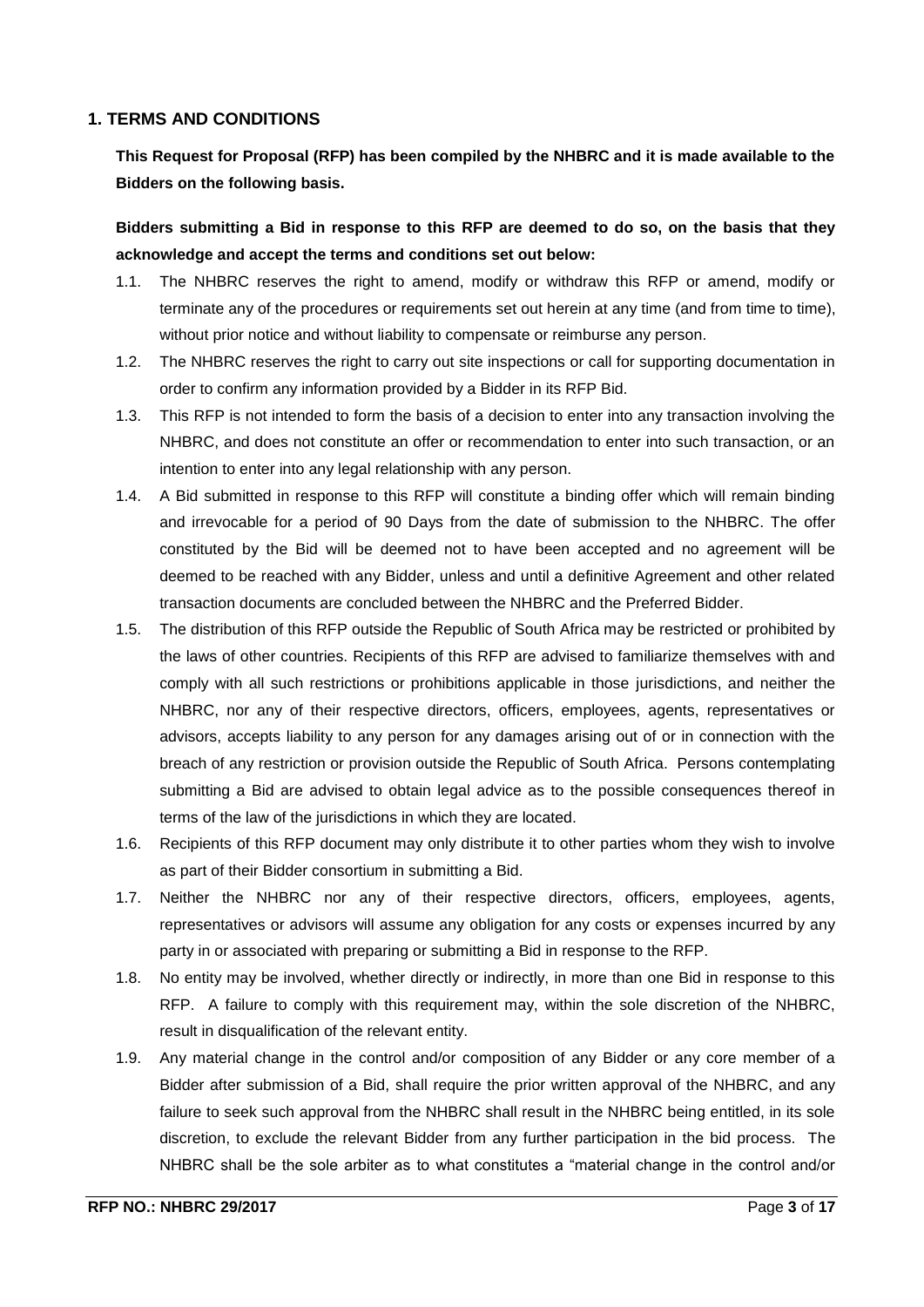composition of any Bidder", and as to what constitutes a "core member of a Bidder" for purposes of such approval. Any request for such approval shall be made to the NHBRC's Supply Chain Management in writing and shall provide sufficient reasons and information to allow the NHBRC to make a decision. The NHBRC reserves the right to accept or reject any such request for approval at its sole discretion.

- 1.10. Non- Compulsory Briefing Session: A non compulsory briefing session be held, the sharing of information and clarifications of issues related to this Bid, as given by the NHBRC during such session will form part of this Bid and responses.
- 1.11. Any requirement set out in this RFP that stipulates the form and/or content of any aspect of a Bid, is stipulated for the sole benefit of the NHBRC, and save as expressly stated to the contrary, may be waived by the NHBRC in its sole discretion at any stage in the RFP process.
- 1.12. The NHBRC and its advisors may rely on a Bid as being accurate and complete in relation to the information and proposals provided therein by the Bidders.
- 1.13. All Bids submitted to NHBRC will become the property of the NHBRC and will as such not be returned to the Bidder. The NHBRC will make all reasonable efforts to maintain proposals in confidence. Proprietary information should be identified as such in each proposal.
- 1.14. If the NHBRC amends this RFP, the amendment will be sent to each Bidder in writing or publicized as the case maybe. No oral amendments by any person will be considered or acknowledged.
- 1.15. The Bid submitted by the bidder shall be considered irregular if they show any omissions, alteration of form, additions, or conditions not called for, or irregularities of any kind. However, the NHBRC reserves the right to waive any irregularities and to make award in the best interest of the company.
- 1.16. The NHBRC reserves the right to accept or reject in part or whole any bid submitted, and to waive any technicalities for the best interest of the company.
- 1.17. RFP's shall be rejected, among other reasons, where bids are received after the closing date and time as specified in the RFP.
- 1.18. Potential service provider(s) shall be disqualified and their bids not considered among other reasons, for any of the following specific reasons:
	- 1.18.1. If the original Tax Clearance Certificate is not submitted;
	- 1.18.2. RFP documents not signed on every page where specified;
	- 1.18.3. RFP containing irregularities; and
- 1.19. Mandatory requirements of the bid are not met.The NHBRC reserves the right to require that any bidder provide a formal presentation of its RFP at a date and time to be determined by the NHBRC. The NHBRC shall provide all instructions and clarification regarding the purpose and scope of the demonstration. All expenses must be borne by the bidder.
- 1.20. All costs associated with the preparation and submission of the Bid is the responsibility of the Service provider(s). The costs shall not be chargeable to the NHBRC by successful or unsuccessful Bidder.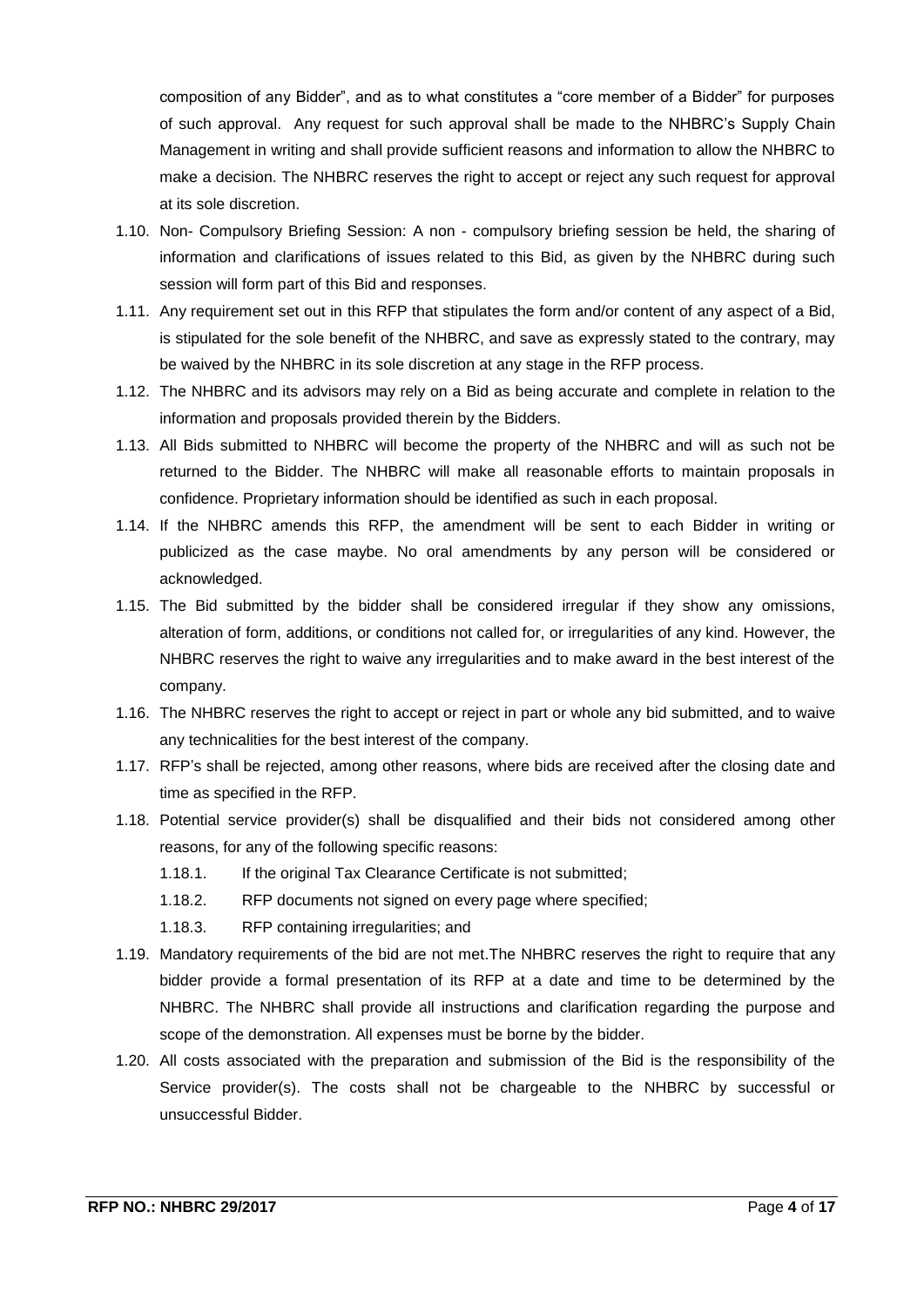- 1.21. This document is released for the sole purpose of responding to this RFP and must be considered confidential. In addition, the use, reproduction or disclosure of the requirements, specifications or other material in this RFP is strictly prohibited.
- 1.22. All Bids must be formulated and submitted in accordance with the requirements of this RFP.

## <span id="page-4-0"></span>**2. BACKGROUND**

## 2.1. ABOUT THE NHBRC

- 2.1.1. The mandate of the National Home Builders Registration Council (NHBRC) is in accordance with the Housing Consumers Protection Measures Act (Act No. 95 of 1998) providing warranty protection against defects in new homes. The Act states that the objects of the Council which are inter alia as follows:
	- "to regulate the home building industry";
	- "to establish and promote ethical and technical standards in the home building industry"; and
	- "to improve structural quality in the interests of housing consumers and the home building industry".
- 2.1.2. The Council is furthermore empowered by the Act:
	- "to engage in undertakings to promote improved structural quality of homes constructed in the Republic;
	- "to engage in undertakings to improve ethical and technical standards in the home building industry;
	- "to keep a record of competent persons"; and
	- "to generally do all things necessary or expedient to achieve its objects and the objectives of this Act."
- 2.1.3. The NHBRC's primary mandate is to manage the risk of structural defects in the home building industry and in so doing, protect the consumer. A prime activity of the NHBRC is to manage its risk exposure in terms of the warranty scheme, in order to ensure that it is not unduly exposed to claims. The current risk management tools being used by the Council include the Registration of Home Builders, enrolment and inspection of homes, the Home Building Manual which incorporates design and construction rules, and the appointment of competent persons by the Home Builder to perform certain tasks.
- 2.1.4. At present, the NHBRC offers the following products as part of the warranty cover for new homes:
	- 3-month workmanship;
	- 1-year roof leakage; and
	- 5-year structural warranty.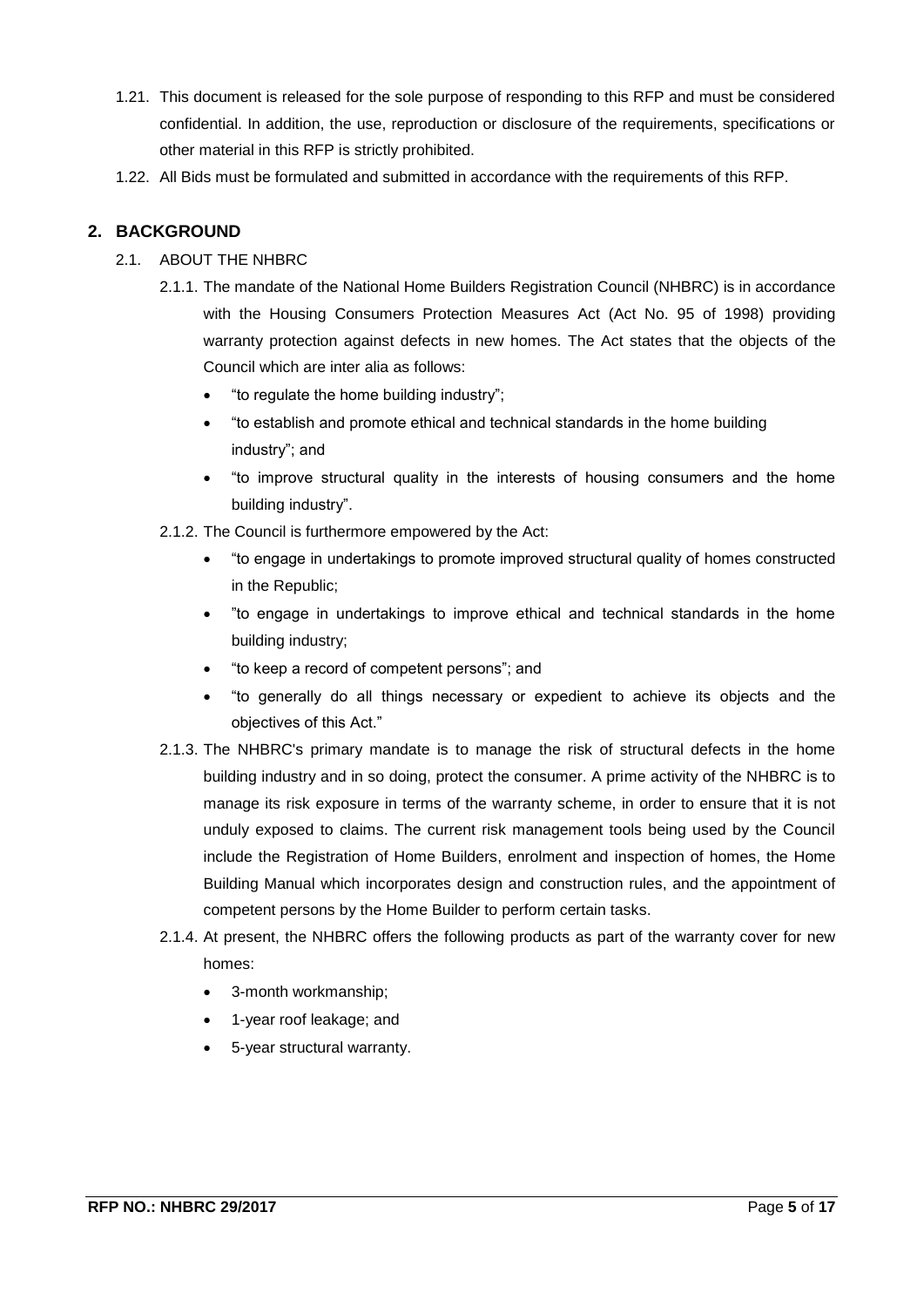## <span id="page-5-0"></span>**3. PROJECT OVERVIEW**

- 3.1 The availability of environmentally friendly building materials is on the rise. Environmentally conscious builders, built environment professionals and consumers have begun creating a market for alternative and innovative building products, and a proliferation of these inovative products has ensued.
- 3.2 In an attempt to address the rising housing backlog and various complaints from beneficiaries on the ground, the Department of Human Settlements began its drive to use Innovative building technologies (IBT) in 2005 with the establishment of the Eric Molobi Housing Innovation Hub in Soshanguve, Tshwane. The objective of the project was to seek out new, affordable, quick to erect, aesthetically pleasing housing products that would assist in meeting the enormous housing target. Since then cabinet adopted a stipulation in August 2014 to use IBTs to construct 60% of all new social infrastructure projects by 2017.
- 3.3 In spite of all these efforts, however, beneficiaries continue to complain about quality and there is a general industry belief that consumers do not want anything other than traditional brick and mortar homes. Acceptance of new products in both the green and mainstream building markets depends on a number of factors, especially consumer demand and the builders perceptions of consumer preferences.
- 3.4 Therefore the National Home Builders Registration Council (NHBRC) seeks the services of a research company or organisation to design and carry out a consumer research study that will determine general housing consumer perceptions and acceptance of IBTs.

## <span id="page-5-1"></span>**4. PURPOSE**

- 4.1 The main objective is to design and carry out a consumer and stakeholder research study that will determine Housing consumer perceptions and acceptance of innovative/alternative building technologies used in residential construction (subsidy and non-subsidy). The study must investigate consumer perceptions and awareness of these building systems and unearth potential cultural, behavioural or perceptual barriers.
- 4.2 The study will also address the question related to the costs of IBT homes versus conventional homes through the completion of a Cost-Benefit Analysis of IBTs that complement the consumer perception investigation.
- 4.3 This study will also require developing strategies to ensure improved awareness, acceptance and promotion of innovative building technologies within the residential construction sector, amongst government subsidy housing beneficiaries in particular.

#### <span id="page-5-2"></span>**5. SCOPE OF WORK**

- 5.1 The scope of works is to conduct research on consumer perception on IBT is as follows:
	- 5.1.1. Design and carry out a research study report that will determine housing consumer and stakeholder perceptions and acceptance of innovative building technologies used in residential construction;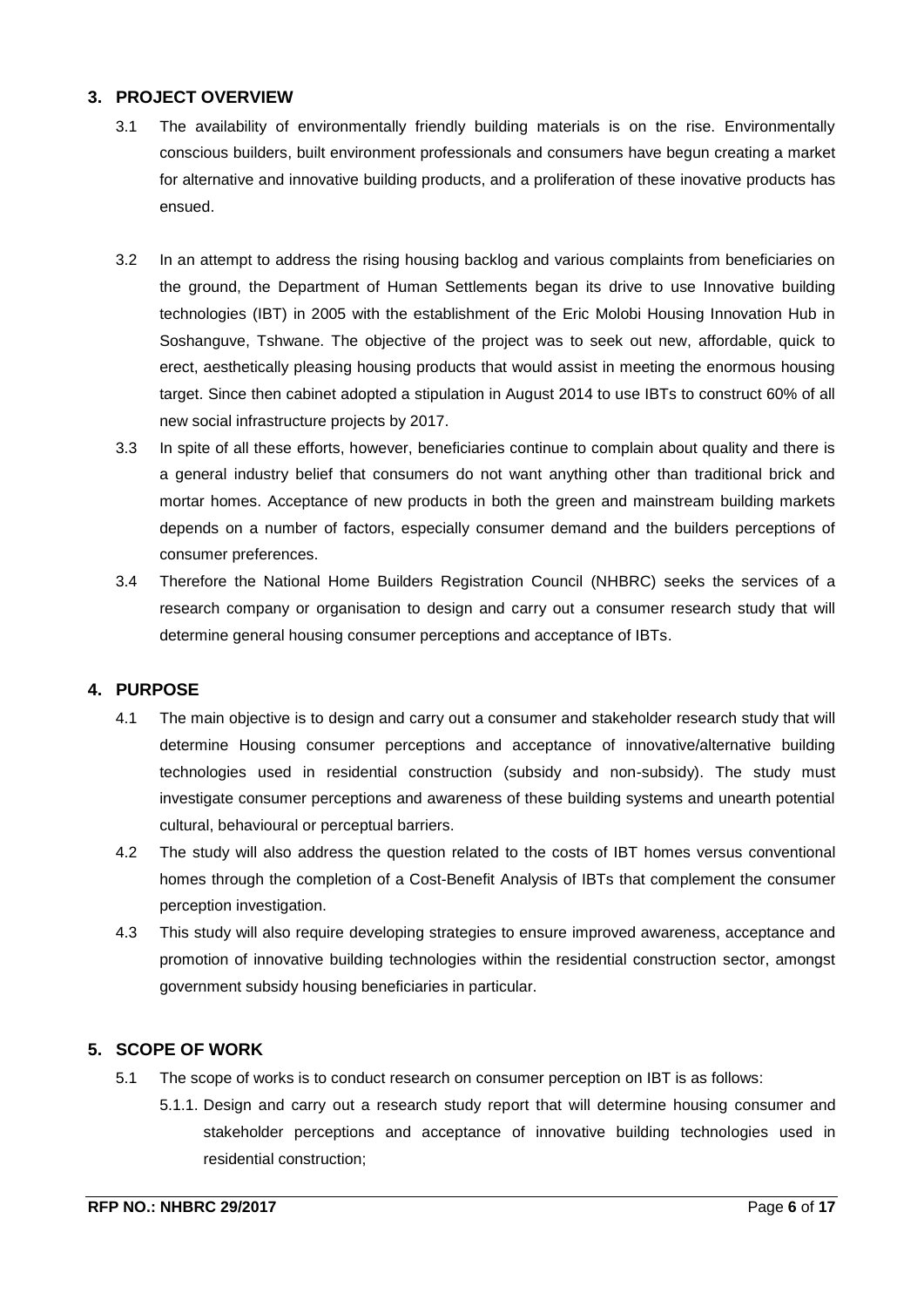- 5.1.2. Design the study by drafting and finalizing a sound research protocol (including the sampling strategy and framework);
- 5.1.3. Draft research instruments and revise based on client comments, particularly those that are quick to deploy and seeks to reach as many target groups as possible;
- 5.1.4. Pre-test the instruments, sharing and documenting findings;
- 5.1.5. Implement and supervise data collection activities in relevant regions to ensure timing is respected and quality standards are met;
- 5.1.6. Capture and code data, using agreed upon quality control measures;
- 5.1.7. Analyze data, preparing agreed upon tables and analyses;
- 5.1.8. Gauge the understanding of the role of the NHBRC in assuring quality home to South African beneficiaries; and
- 5.1.9. Draft final report and finalize based on client's comments.
- 5.2. Project sample size:
	- 5.2.1. The sample size must, at the minimum include the following:
		- Beneficiaries living in IBT houses in at least 3 projects (one project consists of many houses) from all the provinces in South Africa. At appointment the NHBRC can provide a list of IBTs that can serve as a guideline of some of the IBT projects completed. The age of the house or years a beneficiary lived in the relevant IBT home needs to be recorded.
		- No less than 300 potential (who could eventually own an IBT house) IBT beneficiaries from all the provinces;
		- No less than 40 Government officials (Provincial Department and or Municipalities) from each of the nine provinces;
		- At least 10 officials from National Department of Human Settlements, 10 officials from the metropolitan municipalities and 10 officials from SALGA;
		- At least 300 emerging home builders and 300 established home builders;
		- At least 900 subsidised housing consumers and 900 non-subsidised housing consumers from 9 provinces.
		- At least 20 Top Builders from each of the 9 provinces;
		- Key stakeholders including built environment professionals, financial institutions, universities, conveyancers, estate agents, NHBRC and other housing entities; and
		- The final sample size and groupings will be discussed and agreed upon with the NHBRC.
	- 5.2.2. Undertaking of a Cost-Benefit Analysis of IBT projects and conventional projects from a financial modelling, project packaging and actual-cost perspective. This should include, but should not be limited to, the following specifics:
		- Evaluating the peculiarities and similarities of each project, primarily the financial modelling and project packaging;
		- Comparisons can be provided between the different market groups and different housing typologies in the rural, urban and sub-urban areas;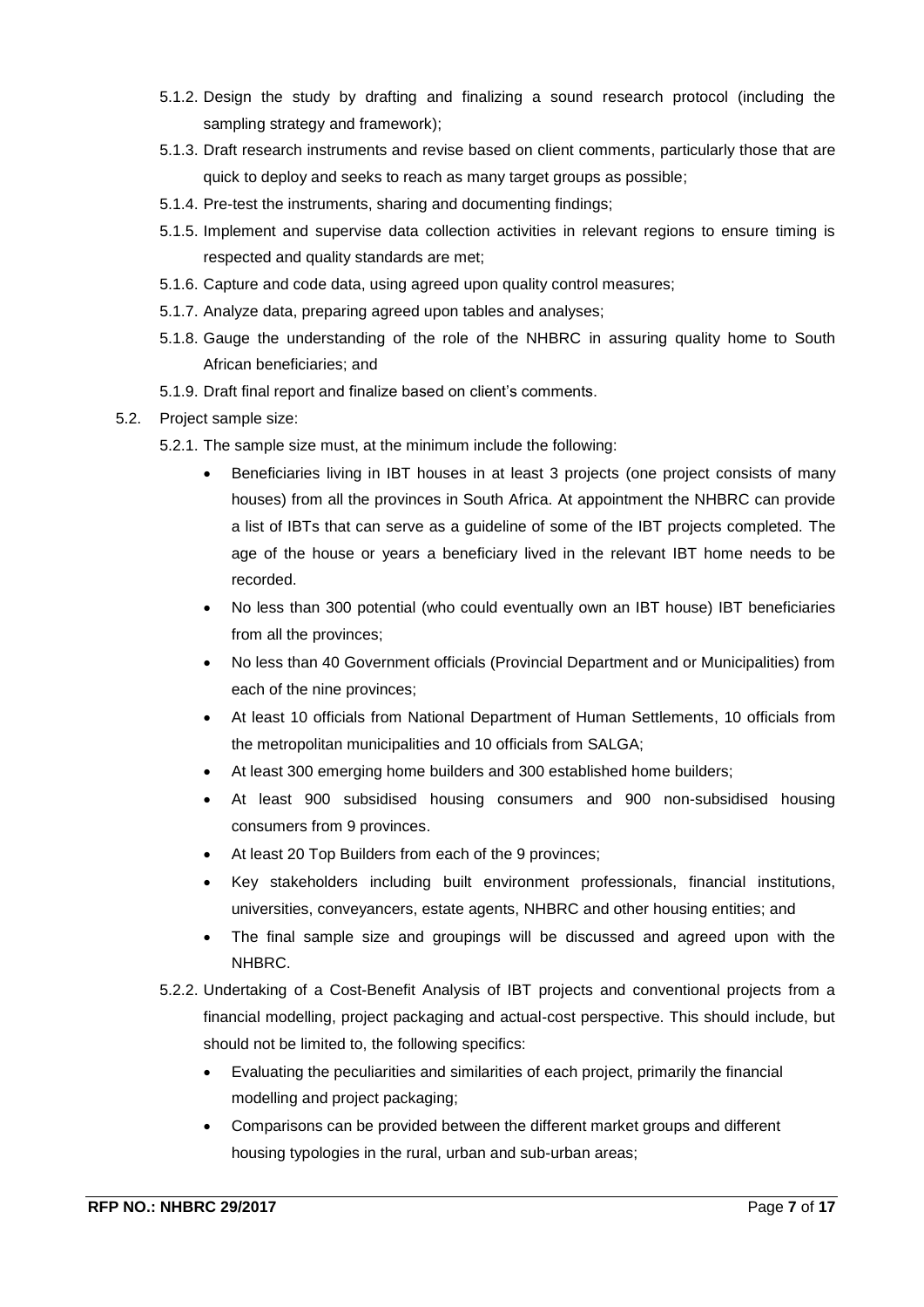- Determining comparative infrastructure development costs (including energy efficiency) of both housing models;
- Determining the ongoing costs of maintaining, extending and administrating IBT;
- The likely lifespan for the housing structures per the two models;
- Investigating the history of (and current levels of) payment for municipal services by the residents for IBTs; and
- Analyzing the extent to which IBTs are likely to contribute to the fulfillment of national housing policy goals (as outlined in "Breaking New Ground" and other official documents).
- 5.2.3. This study will also require developing strategies to ensure improved awareness, acceptance and promotion of innovative building technologies:
	- Determine the strategies based on the findings of the consumer perception survey/s on especially IBT within the government subsidy housing sector in particular; and
	- The strategies should include who should do what.
- 5.2.4 A consolidation and analysis of the data gathered into a format that is clear and understandable to the layperson and which may be used to support financial, economic and social arguments for IBTs; and providing a better service to the NHBRC key stakeholders.

#### 5.3. Deliverables

The following outputs have been identified as deliverables at the conclusion of the project:-

- 5.3.1 A comprehensive research report detailing all activities and findings on requirements of point no. 4 above. The results of this research work will remain the intellectual property of NHBRC;
- 5.3.2 The research sections and findings will include the themes on consumer and stakeholder perceptions on IBT, cost-benefit analysis on IBT and the strategies on how to ensure improved awareness, acceptance and promotion of IBTs;
- 5.3.3 A chapter summarising the conclusions reached and also any recommendations must be provided.

## 5.4. Project Schedule

NHBRC expects the duration of the project not to exceed eight (8) months from appointment.

5.5 Copyright agreement

A contract for this project will only be awarded on the condition that all data and information, in whatever format, raw or analysed will belong to the NHBRC, as will any original questionnaires, results, transcripts, and final documents. None of the information can be used without the written consent of NHBRC. To this effect, the service-provider will be required to sign a confidentiality agreement.

## <span id="page-7-0"></span>**6. TECHNICAL DATA TO BE SUBMITTED BY BIDDER**

- 6.1. General Information
	- 6.1.1. The NHBRC requires the services of interested and competent organisations or companies that are experienced in research in the field of quantitative and qualitative related studies in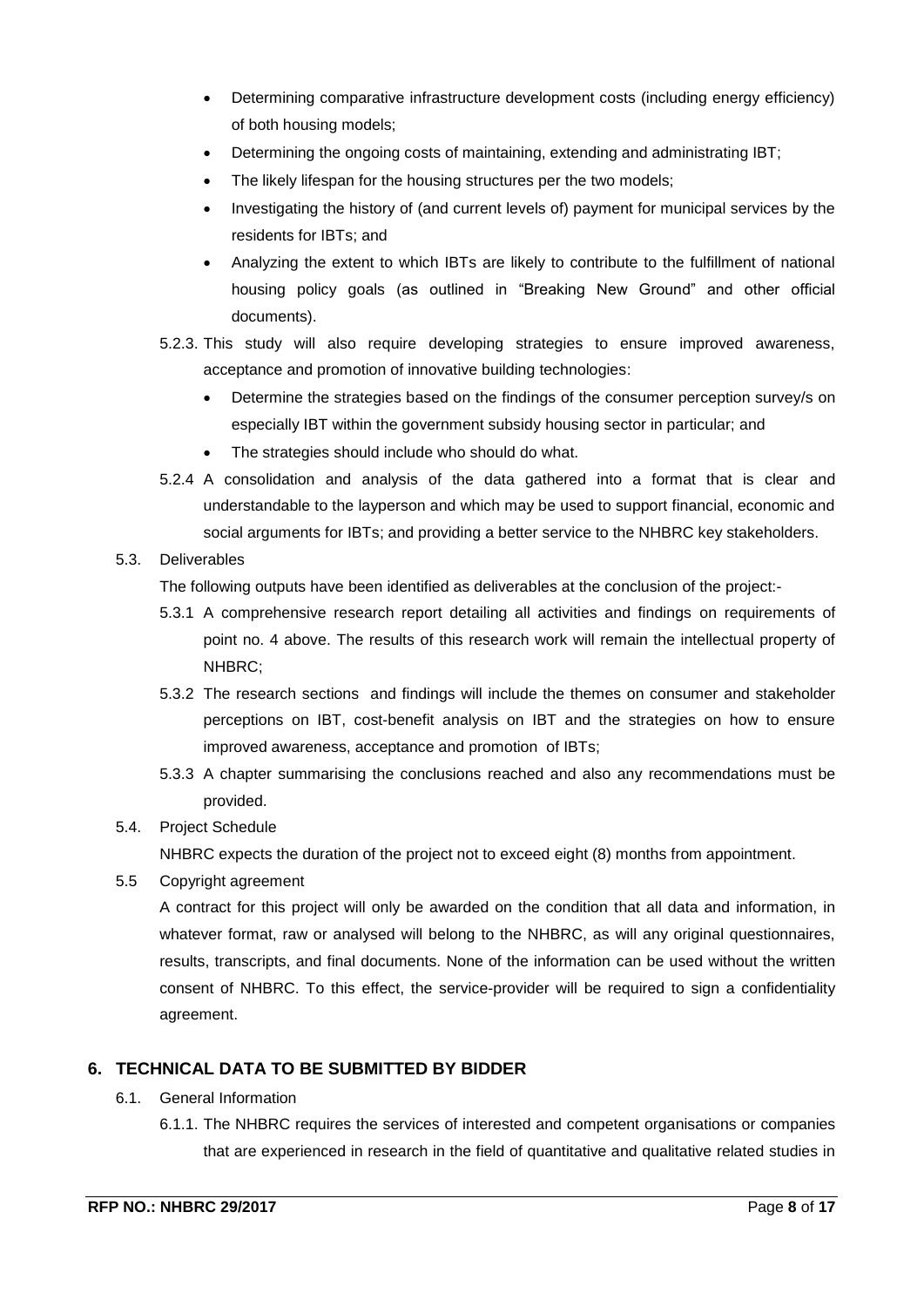the housing- and/or building industry. The Service Provider is expected to provide proof of expertise to ensure an accurate well researched report.

6.2. Requisites of the Service Provider:

This project requires service providers/consortia which can demonstrate a high level of skills, knowledge and experience in the following areas:

- 6.2.1. National housing policy and programmes (particularly IBT);
- 6.2.2. Public sector, public policy and public administration;
- 6.2.3. Application of cost-benefit analysis techniques;
- 6.2.4. Financial analysis;
- 6.2.5. Construction professional background (e.g. architecture, engineering, town planning, quantity surveying, etc.);
- 6.2.6. Qualitative and quantitative research including statistical analysis.
- 6.3. Documents to be submitted

The following is what is required to be submitted by the bidders.

6.3.1. During the last 7 financial years, the bidder (company/organisation) or any of the required team members must have completed two (2) research projects in the built environment. The bidder must submit a summary of the projects in the format presented below:

| <b>PROJECTS COMPLETED IN THE HOME BUILDING INDUSTRY (LAST 5 YEARS)</b>                                                                            |       |  |  |  |  |
|---------------------------------------------------------------------------------------------------------------------------------------------------|-------|--|--|--|--|
| <b>Client Contact</b><br>Name of<br>Project<br><b>Contract Value</b><br><b>Client Name</b><br><b>Description</b><br>Project<br>(incl. VAT)<br>Tel |       |  |  |  |  |
|                                                                                                                                                   |       |  |  |  |  |
|                                                                                                                                                   |       |  |  |  |  |
|                                                                                                                                                   | Total |  |  |  |  |

6.3.2. Verifiable confirmation of 1 publication related to the built environment and/or consumer studies produced in the last 10 years. The technical publications may include books, journals or conference proceedings.

Please do **not** attach full publication. Provide Title of work, published Conference proceeding/ Journal name, date, **ISBN for each of the technical publications**.

## **For example:**

D'Ambrisi, A. and Filippou, FC. (1999), *Modeling of Cyclic Shear Behaviour in RC Members*, Journal of Structural Engineering, ASCE, 125, no.10, 1143- 1150.(ISBN:978 90 5966 0540)

6.3.3. Provide project details of two of your projects in Section 6.3.1 that were successfully completed in the last seven (7) years in the format below. For each of these two (2) projects a 'happy' letter of successful completion of the project must be provided by the client, on the client's letterheads, and signed off by an authorised delegated employee of the client.

Name of Project: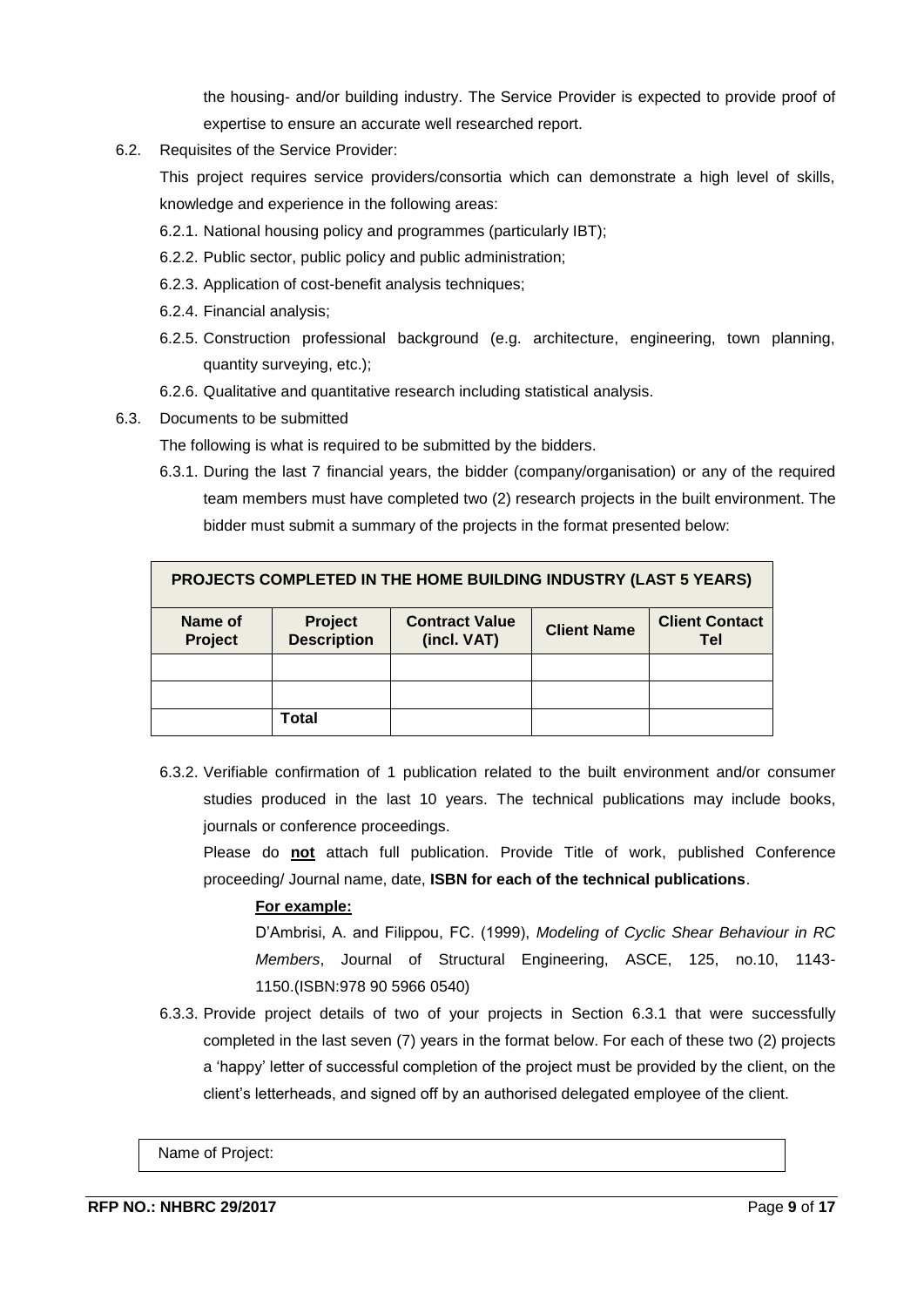Name of Client: Client Contact Details Contact person: Role in Project: Contact Tel No: Contact Cell: Project Start Date: Project Completion Date: Contract Amount (incl. VAT): Summary of Project (maximum 200 words).

## **Note: Please attach a letter from the client indicating successful completion of the project as per the client's brief.**

6.3.4. Research Capability of Service Provider

- 1 Principal investigator and research project coordinator who will be the primary person responsible for the technical work and will manage the design and implementation process. This researcher must hold a minimum Master's degree in any discipline, but with a minimum of 5 years' experience in Project Management.
- 1 Statistician with a track record on quantitative surveys and analysis and proficient in multivariate analysis and in manipulating large data sets. Research statistician must have a Bachelor's degree in Maths / Stats Modelling or equivalent Bachelors degree with a major in Statistics, with a minimum of 3 years' experience.
- 1 Social scientist with a track record in using qualitative methods and data analysis, with a minimum of 3 years' experience.
- 1 Registered Quantity Surveyor (PrQS) Researcher must have a Masters degree, with a minimum of 3 years' experience.
- **Note. The requirements of 6.3.4 are mandatory and are part of the Checklist in point no.14.**

Key personnel may only be replaced over the life of the contract with written permission of client.

Please complete a summary detail of the main Project Team in the format shown below:

| PROJECTS COMPLETED IN THE HOME BUILDING INDUSTRY (LAST 5 YEARS) |                                            |                               |                                                     |  |  |
|-----------------------------------------------------------------|--------------------------------------------|-------------------------------|-----------------------------------------------------|--|--|
| <b>Full Name</b>                                                | <b>Current Academic</b><br>Qualifications* | Key Area of<br>Specialisation | <b>Years of</b><br><b>Experience in</b><br>Research |  |  |
| 1. Principal investigator and research project coordinator      |                                            |                               |                                                     |  |  |
|                                                                 |                                            |                               |                                                     |  |  |
| Statistician                                                    |                                            |                               |                                                     |  |  |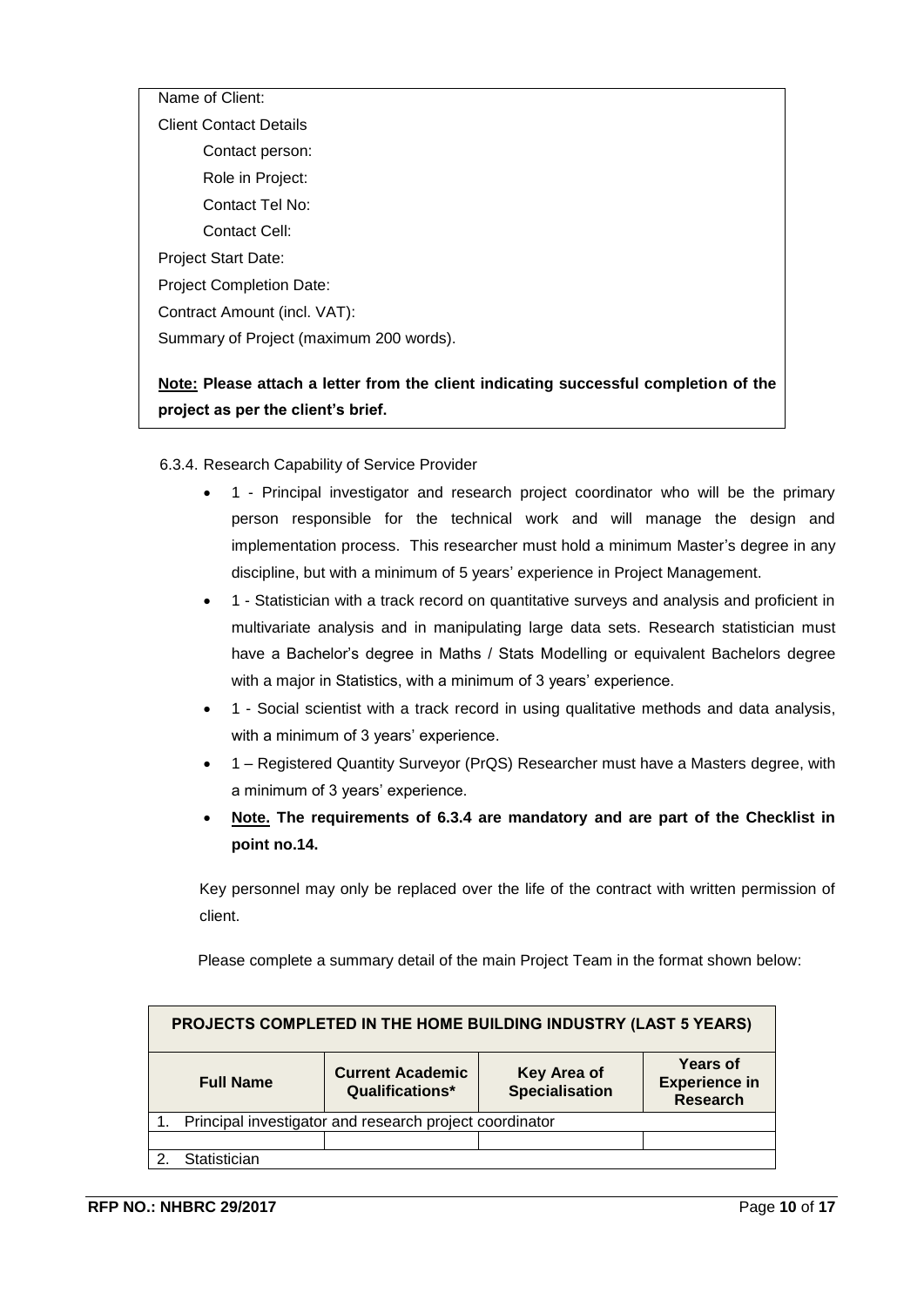|    | 3. Social scientist      |  |  |
|----|--------------------------|--|--|
|    |                          |  |  |
| 4. | <b>Quantity Surveyor</b> |  |  |
|    |                          |  |  |

\*Please attach certified copies of academic qualifications.

**Note**, in addition please provide the following:

 a one page CV for each of the Project Team members highlighting specific and relevant qualifications and experience.

#### 6.4. Project Proposal

In addition to the above, the bidder must provide a detailed project proposal.

- 6.4.1. The proposal document must outline the intended/proposed approach to the project, which will include a relevant title.
- 6.4.2. The approach and methodology must be clearly stipulated.
- 6.4.3. A Project Plan with proposed milestone- and deliverable dates. The project plan should indicate key tasks and activities.
- 6.4.4. The proposed fee structure should be outlined in detail, and summarized as follows:

| <b>Summary of Proposed Fee</b> |                                                                                                                                                                                              |                     |  |  |  |
|--------------------------------|----------------------------------------------------------------------------------------------------------------------------------------------------------------------------------------------|---------------------|--|--|--|
| <b>Item No</b>                 | <b>Description</b>                                                                                                                                                                           | <b>Proposed Fee</b> |  |  |  |
| 5.1.1                          | Conduct research on consumer perception on IBT                                                                                                                                               |                     |  |  |  |
| $5.1.2 -$<br>5.1.5             | Conduct Research on perceptions of the General<br>Housing Consumer, Home Builder/Developer,<br>NDoHS and Local Government,<br>Financial<br>Institutions and Professional Bodies on the NHBRC |                     |  |  |  |
| 5.2.2                          | Complete cost-benefit analysis on IBT homes<br>compared with conventional homes                                                                                                              |                     |  |  |  |
| 5.2.3                          | Develop strategies to ensure improved awareness,<br>acceptance and promotion of innovative building<br>technologies                                                                          |                     |  |  |  |
| $5.3.1 -$<br>5.3.3             | Development of research and summary reports                                                                                                                                                  |                     |  |  |  |
|                                | Sub-Total                                                                                                                                                                                    |                     |  |  |  |
|                                | (Travelling, accommodation<br>Add Disbursements<br>costs, telephone etc.)                                                                                                                    |                     |  |  |  |
|                                | Sub-Total                                                                                                                                                                                    |                     |  |  |  |
|                                | Add 10% contingency                                                                                                                                                                          |                     |  |  |  |
|                                | <b>TOTAL</b>                                                                                                                                                                                 |                     |  |  |  |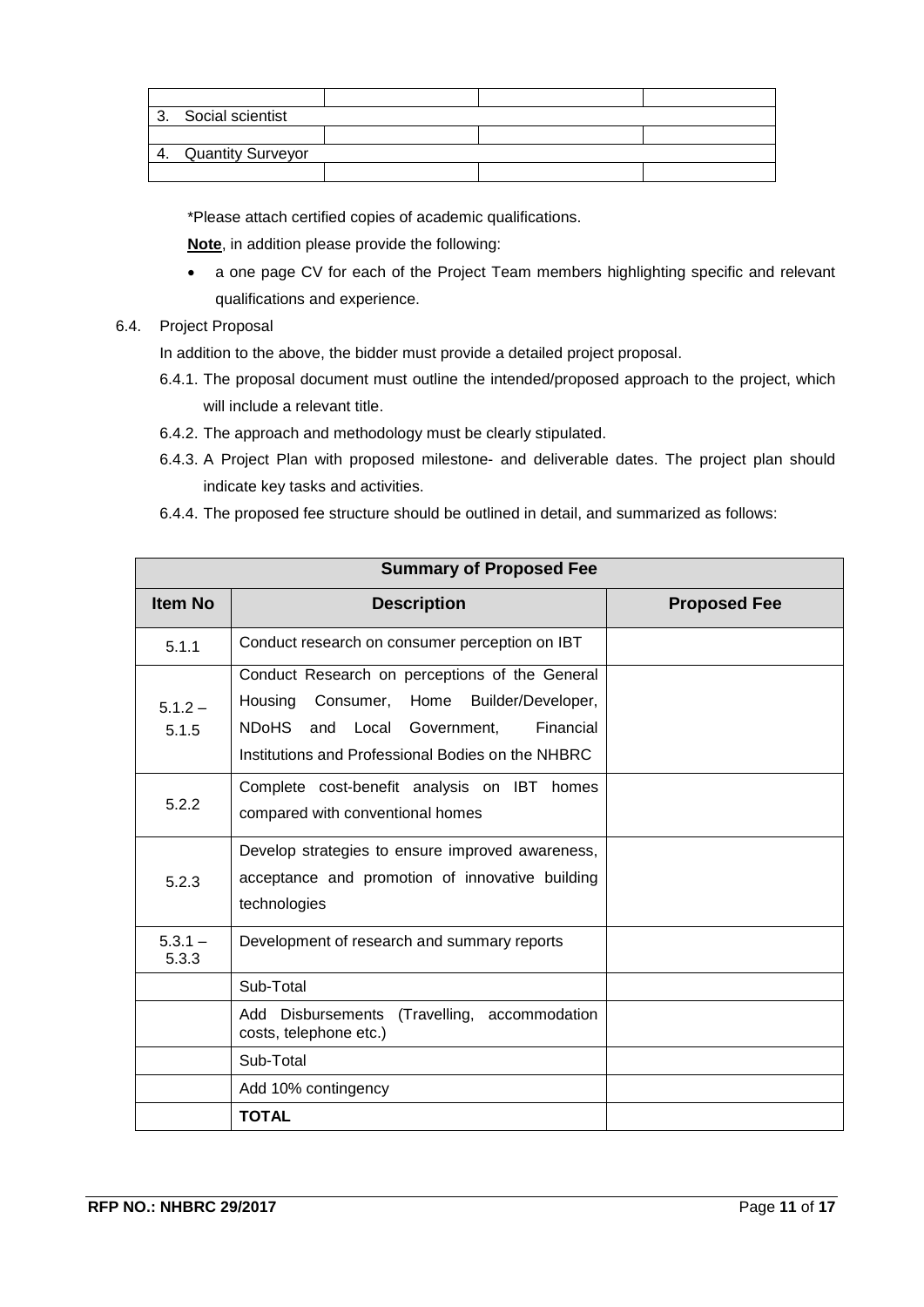#### **Note**:

- A 10% contingency fee should be added to the fee structure. Such fee will be used at the discretion of the NHBRC for the purpose of enhancing the quality of the deliverables;
- Travel, accommodation costs and any other disbursements should be included in the fee structure; and
- A total budget inclusive of VAT (if applicable) should be presented. This budget must be reflected in the SBD1 Form.

## <span id="page-11-0"></span>**7. TECHNICAL AND PRICE EVALUATION CRITERIA**

- 7.1. In accordance with the NHBRC Supply Chain Management Policy, the bid evaluation process shall be carried out in four (4) stages namely:
	- 7.1.1. Stage 1: Prequalification
	- 7.1.2. Stage 2: Compliance check of Mandatory Requirements;
	- 7.1.3. Stage 3: Functional Evaluation; and
	- 7.1.4. Stage 4: Price and Preference Points
- 7.2. Stage 1:Prequalification criteria

The bidders must comply with the following designated group as per regulation in order to qualify to the next stage:

- An Exempted Micro Enterprise (EME) or Qualifying Small Enterprise with at least 51% black owned.
- 7.3. Stage 2: Compliance check of Mandatory Requirements
	- 7.3.1. Supply chain mandatory requirements are stipulated in Section 14. Bidders must ensure all requirements are met.
- 7.4. Stage 3: Functional Evaluation
	- 7.4.1. Bids must fully comply with all the Mandatory Requirements for the Stage 1: Compliance check of Mandatory Requirements in order to qualify for Stage 2: Functional Evaluation and those bids which fail to comply with all the requirements of Stage 2 will be invalidated or disqualified from the process.

The following values will be applicable when evaluating the bid

#### **5=Excellent 4=Very good 3= Good 2= Average 1= Poor 0= Non-compliance**

| Item<br><b>No</b> | <b>Evaluation Criteria</b> |                                                                                                                     | Weight    |
|-------------------|----------------------------|---------------------------------------------------------------------------------------------------------------------|-----------|
| 1.1               | <b>Research Relevance</b>  | This section 1.1 assesses the bidder's experience in research studies,<br>particularly within the built environment |           |
|                   | [Refer Section 6.3.1]      | During the last 7 financial years, the bidder or a<br>team member must have completed $\geq 2$ research             | 15 points |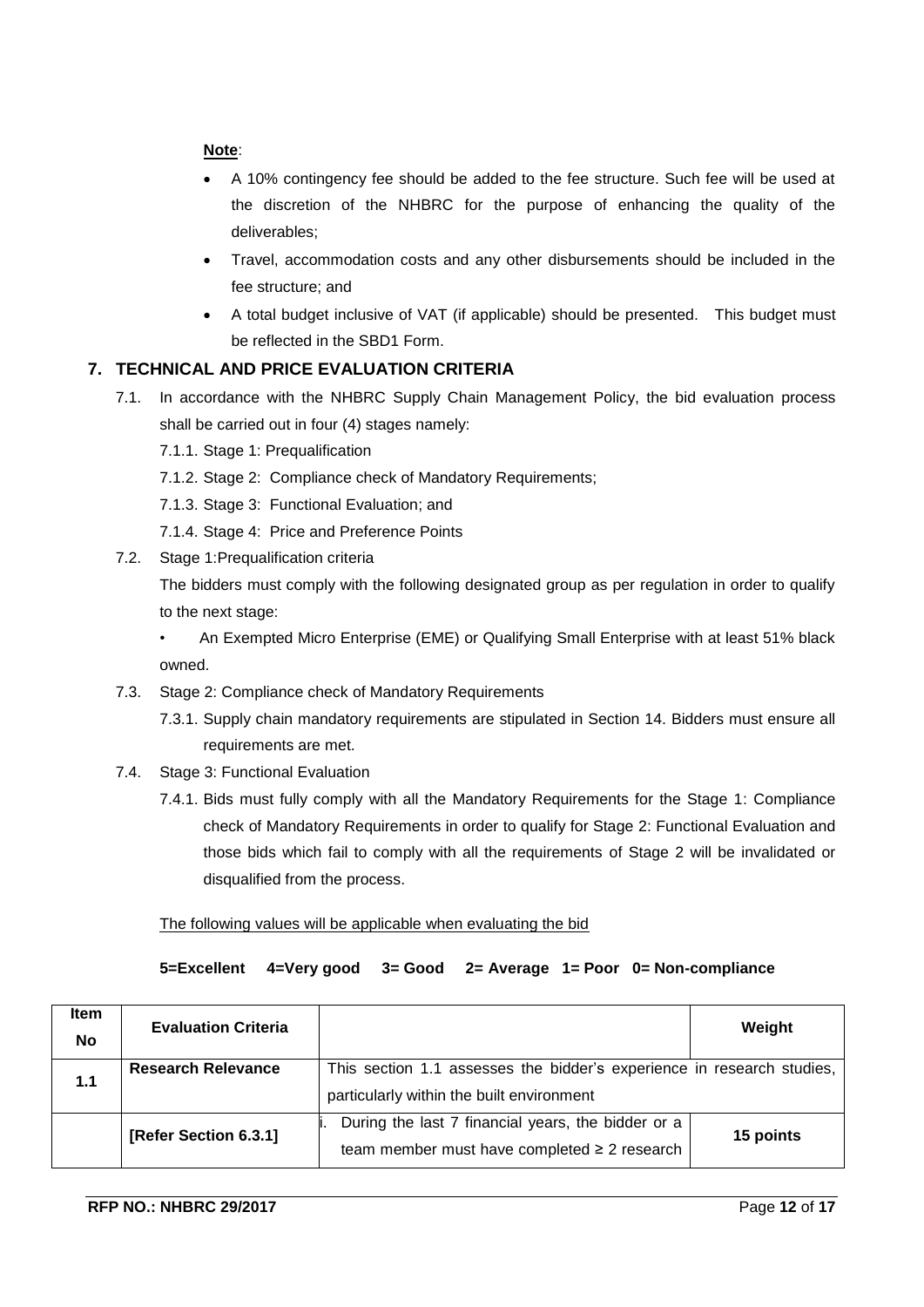|       | [Refer Section 6.4.3]   | <b>Project Plan</b><br>ii.                                                                                               | 15 points |
|-------|-------------------------|--------------------------------------------------------------------------------------------------------------------------|-----------|
|       |                         | Average 1= Poor 0= Non-compliance                                                                                        |           |
|       |                         | 5=Excellent<br>4=Very good<br>$3 = Good$<br>$2=$                                                                         |           |
|       |                         | proposal. Rating scale:                                                                                                  |           |
|       |                         | panel's assessment of the adequacy of the                                                                                |           |
|       |                         | Points are allocated based on the technical                                                                              |           |
|       | 6.4.2, 6.4.4            | methodology and approach.                                                                                                |           |
|       | [Refer Section 6.4.1,   | framework, the research project and its related                                                                          | 35 points |
|       |                         | NHBRC's mandate and the building regulatory                                                                              |           |
|       |                         | <b>NHBRC</b><br>including<br>the<br>understanding<br>0f                                                                  |           |
|       |                         | clearly demonstrates the service required by                                                                             |           |
|       |                         | Provision of a sound project proposal that                                                                               |           |
|       |                         | <b>Quality of Project Proposal</b><br>İ.                                                                                 |           |
| $1.2$ | <b>Project Proposal</b> | and project plan.                                                                                                        |           |
|       |                         | the client to obtain further information.<br>This section 1.3 will assesses the bidder's quality of the project proposal |           |
|       |                         | by the client. NHBRC reserves the right to contact                                                                       |           |
|       |                         | provided by the bidder and the 'happy' letter signed                                                                     |           |
|       |                         | These points will be awarded based on information                                                                        |           |
|       |                         | Score = $0$                                                                                                              |           |
|       |                         | No projects completed successfully.                                                                                      |           |
|       |                         | Score $= 2$ ;                                                                                                            |           |
|       | [Refer Section 6.3.3]   | One project successfully completed.                                                                                      | 20 points |
|       |                         | requirements. Score = $5$ ;                                                                                              |           |
|       |                         | completed as per client<br>brief and                                                                                     |           |
|       |                         | If the two projects were successfully                                                                                    |           |
|       |                         | Points will be allocated as follows:                                                                                     |           |
|       |                         | successfully completed as per client brief.                                                                              |           |
|       |                         | environment<br>and/or<br>studies,<br>consumer                                                                            |           |
|       |                         | $\geq$ 1 Publication:<br>Score $= 5$<br>Two research projects related to the built<br>II.                                |           |
|       |                         | $Score = 0$<br>0 Publication:                                                                                            |           |
|       | [Refer Section 6.3.2]   | consumer studies                                                                                                         | 15 points |
|       |                         | completed related to the built environment and/or                                                                        |           |
|       |                         | ii. In the last 10 years publications must have been                                                                     |           |
|       |                         | $\geq$ 2 Research Projects: Score = 5                                                                                    |           |
|       |                         | 1 Research Project:<br>$Score = 1$                                                                                       |           |
|       |                         | 0 Research Project:<br>$Score = 0$                                                                                       |           |
|       |                         | studies                                                                                                                  |           |
|       |                         |                                                                                                                          |           |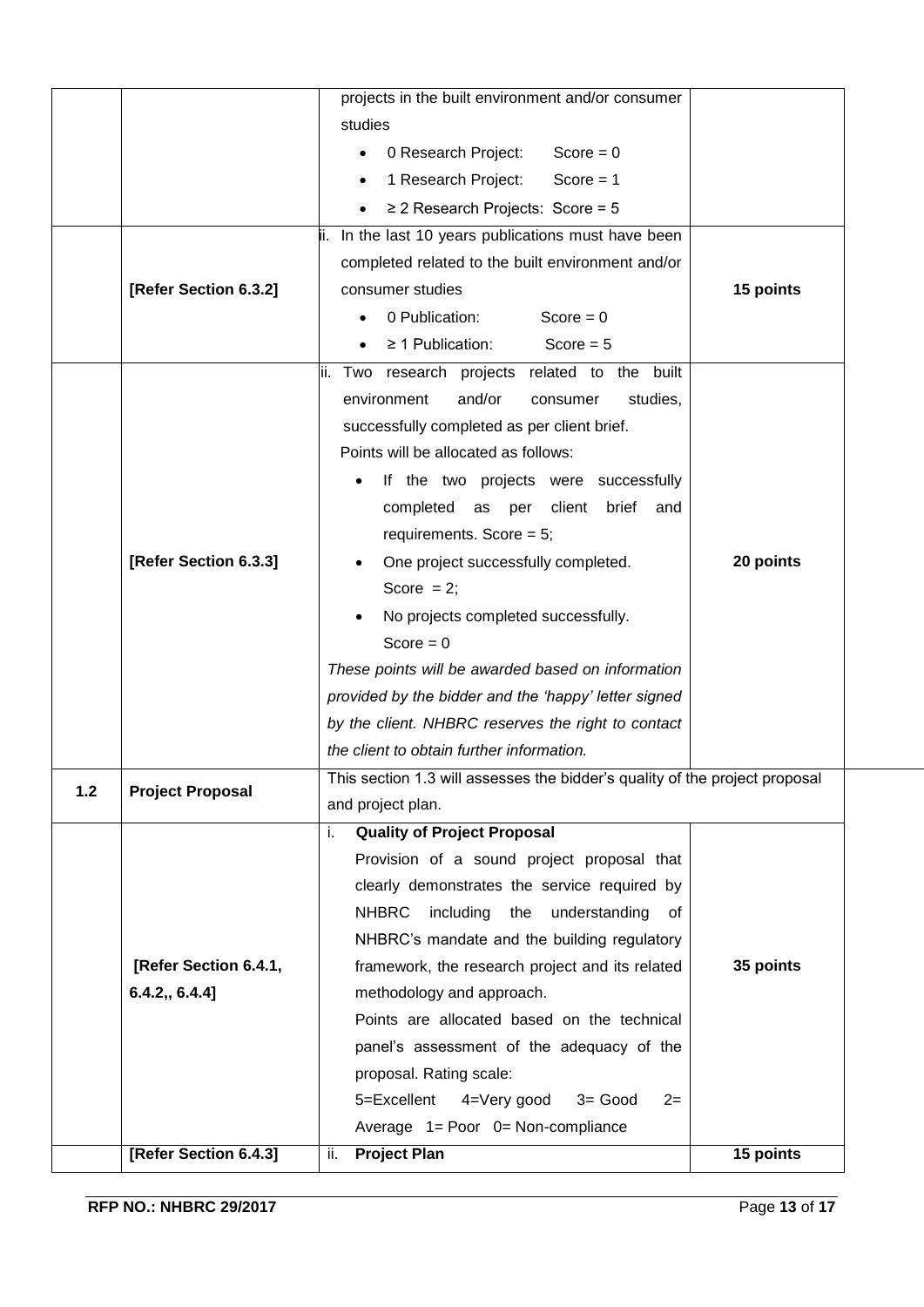| The bidder must provide a project plan that      |
|--------------------------------------------------|
| demonstrates an understanding of the project,    |
| and is within the NHBRC time frame.              |
| Project plan provided and project delivered in 6 |
| months.                                          |
| Score = $5$ , Otherwise Score = $0$ .            |

7.5. Technical (Functional) Assessments' minimal acceptable requirements:

## **TOTAL POSSIBLE SCORE = 100**

**After considering the functional pre-qualifying criteria, a bidder is considered to have passed Stage 2 (Functional Requirements) if the TOTAL score is equal to, or greater than 80 points** 

7.6. Stage 4: Price and Preference Points Evaluation Only bids that achieve minimum qualifying score **(80 points)** for **Stage 2 (Functional Requirements)** will be evaluated further.

The contract will be awarded in terms of Regulations 4 of the Preferential Procurement Regulations pertaining to the Preferential Procurement Policy Framework Act, 2000 (Act 5 of 2000) and Preferential Procurement Regulations,2017 and bids will be adjudicated in terms of a (80/20) preference point system in terms of which points are awarded to bidders on the basis of:

*80/20 Preference point system (for acquisition of services, works or goods with a Rand value more than R1million) (all applicable taxes included)*

$$
P_S = 80 \left( 1 - \frac{P_t - P_{min}}{P_{min}} \right)
$$

Where;

 $P_s$  = Points scored for comparative price of bid or offer under consideration

 $P_t$  = Comparative price of bid or offer under consideration

 $P_{min}$  = Comparative price of lowest acceptable bid or offer.

The points scored will be rounded off to the nearest two decimal places.

The points will be awarded to a Bidder for attaining the B-BBEE status level of contribution in accordance with the table below:

| <b>BBBEE Level</b> | 80/20 |
|--------------------|-------|
| _evel 1            |       |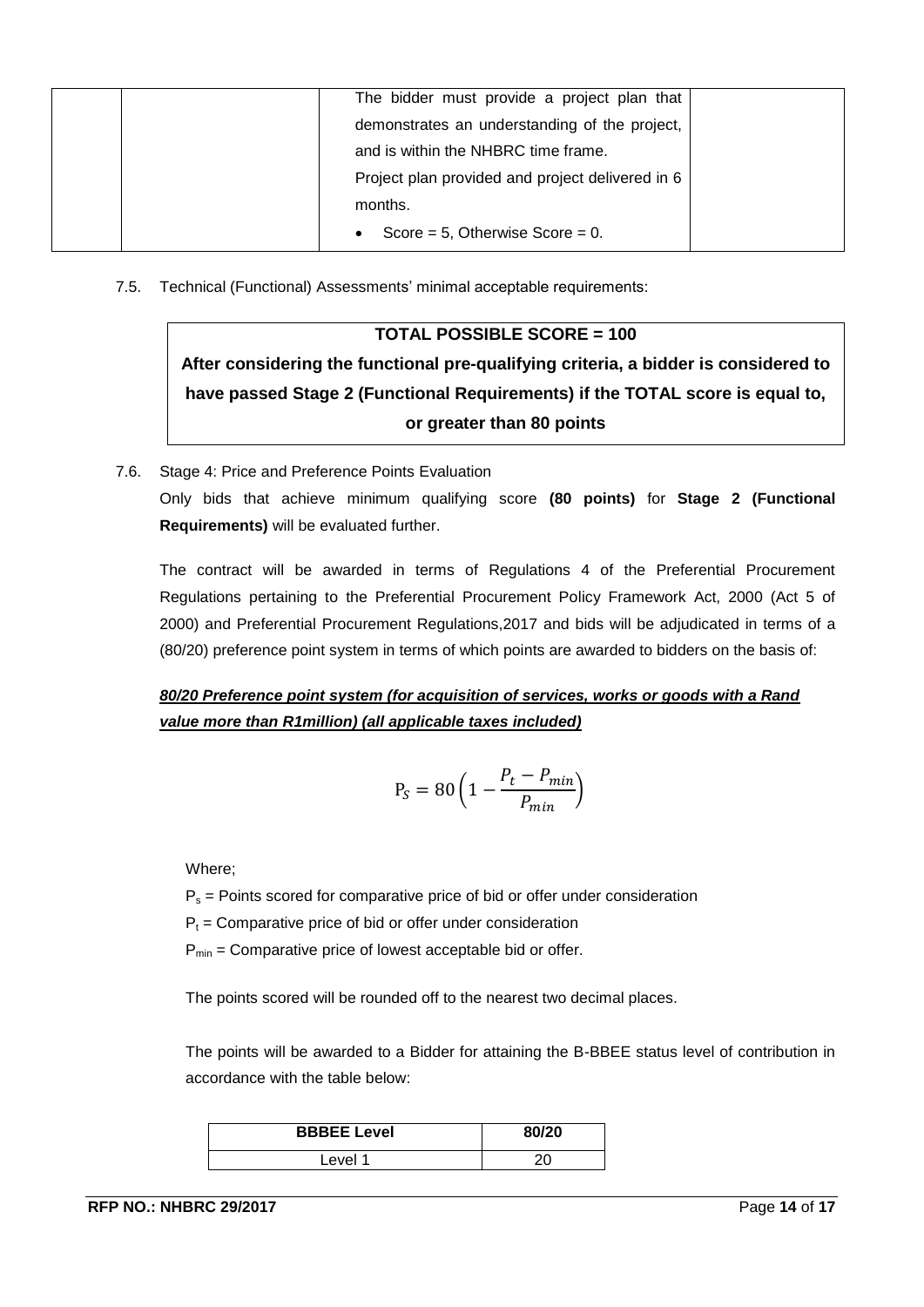| 18 |
|----|
| 14 |
| 12 |
|    |
|    |
|    |
|    |
|    |
|    |

*The points scored for price will be added to the points scored for B-BBEE status level to obtain the Bidders total points scored out of 100 points*

## <span id="page-14-0"></span>**8. RFP SUBMISSION INSTRUCTIONS**

8.1. All RFP documents must be sealed in a clearly marked envelope and deposited into the tender box at the NHBRC HEAD OFFICE: 5 LEEUWKOP ROAD, SUNNINGHILL, JOHANNESBURG

## <span id="page-14-1"></span>**9. AVAILABILITY OF THE RFP DOCUMENT**

9.1. Bid documents can be downloaded on the NHBRC Website (**[www.nhbrc.org.za/current](http://www.nhbrc.org.za/current-tenders)[tenders](http://www.nhbrc.org.za/current-tenders)**) from the **16 May 2017.**

| <b>Office</b>                   | <b>Physical Address &amp; Contact Number</b> |
|---------------------------------|----------------------------------------------|
|                                 | <b>NHBRC ADDRESS</b>                         |
| Head Office: Sunninghill Office | 5 Leeuwkop Road                              |
|                                 | Sunninghill                                  |
|                                 | 1086                                         |

9.2. There will be a compulsory briefing session that will be held on the 18 May 2017 at 11h00 and at the above address.

## <span id="page-14-2"></span>**10. RFP CLOSING DATE**

- 10.1. Bid documents should be marked for Attention: Supply Chain Manager, and deposited into the Bid boxes at the NHBRC National Office, 5 Leeuwkop Road, Sunninghill on or before the **09 June 2017 at 11h00 am.** No emailed or faxed Bids will be accepted. The Bid document should be supplied in a sealed envelope and clearly marked (**Copy or Original**) with the Bid number and the full name of the service provider(s).
- 10.2. **No late submissions will be accepted.**

## <span id="page-14-3"></span>**11. VALIDITY PERIOD OF BIDS**

11.1. All bids submitted by the bidders must be valid for a period of 90 days from the closing date specified above.

## <span id="page-14-4"></span>**12. ENQUIRIES SHOULD BE DIRECTED TO BOTH**

12.1. ADMINISTRATIVE ENQUIRIES MAY BE DIRECTED TO:

**Department**: Supply Chain Management

**Contact Person:** Mphasha Kgare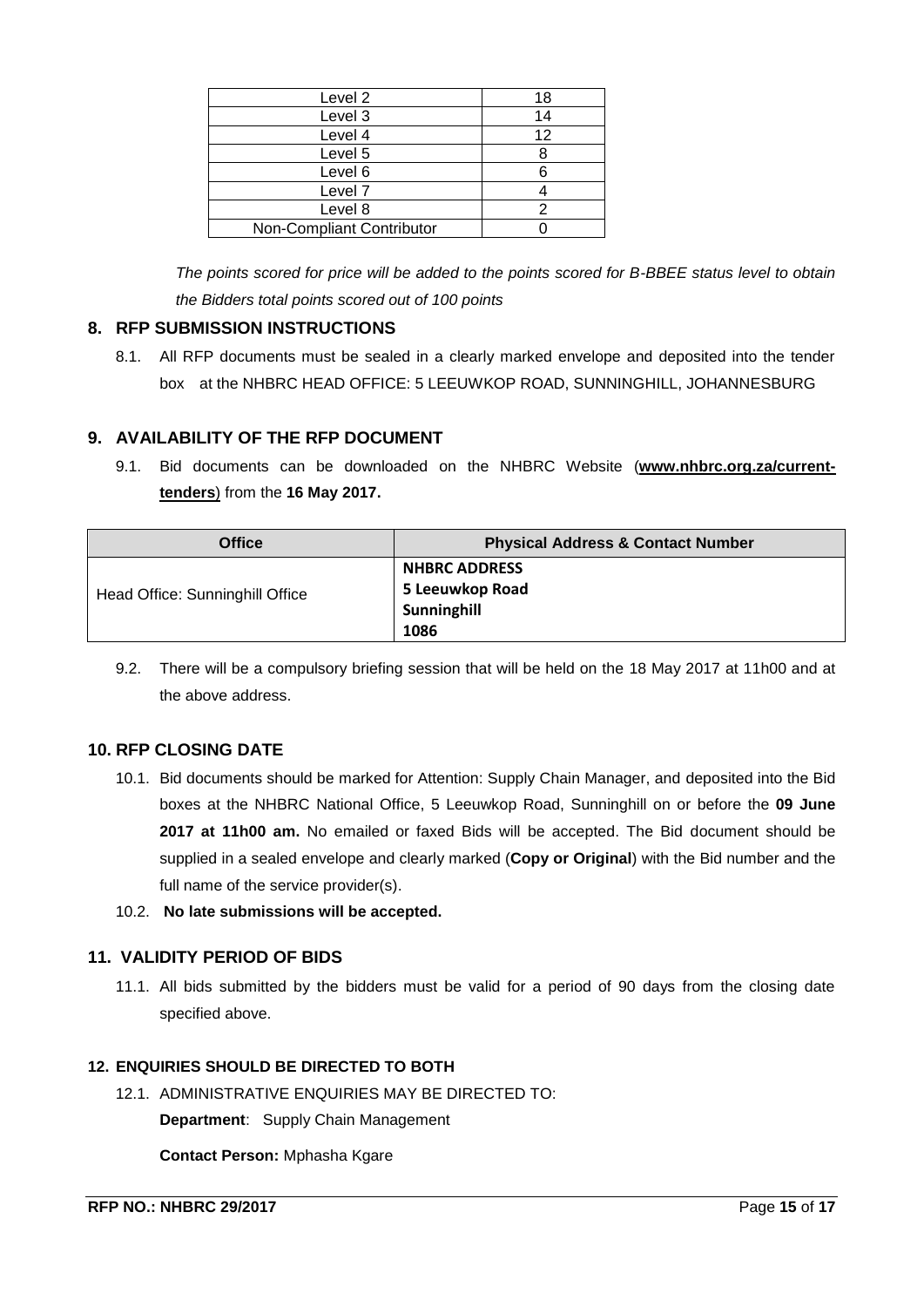**E-mail address:** [mphasak@nhbrc.org.za](mailto:mphasak@nhbrc.org.za)

12.2. TECHNICAL ENQUIRIES MAY BE DIRECTED TO: **Department:** Technical Services **Contact Person**: Dominique Gezler **E-mail address**: [DominiqueG@nhbrc.org.za](mailto:DominiqueG@nhbrc.org.za)

#### <span id="page-15-0"></span>**13. SUBMISSIONS OF PROPOSALS**

- 13.1. Submission of bid MUST include **one** (1) original and **four** (4) copies of the proposals in a clearly marked (**Copy or Original)** envelope and deposited into the Bid box.
- 13.2. All costs and expenses incurred by the Bidder relating to the participation in, and preparation of this proposal process shall be borne by the Bidder exclusively. All documentation and manuals submitted in respect of this RFP shall be retained by NHBRC, whether or not the proposal is accepted.

## **14. MANDATORY DOCUMENTS TO BE SUBMITTED**

14.1. The following documents as listed below are required to be made available with the distribution of the RFP:

|     |              | <b>DOCUMENTS TO BE SUBMITTED</b>                                                      |        |
|-----|--------------|---------------------------------------------------------------------------------------|--------|
| No. |              | Please note; the items marked with an $(X)$ are mandatory requirements and failure to | Yes/No |
|     |              | meet the requirements will result in your bid being disqualified.                     |        |
| 1.  |              | Original and valid B-BBEE Status Level or certified copy.                             |        |
| 2.  | X            | SBD1 Invitation to bid which must be signed and thoroughly completed.                 |        |
| 3.  | X            | SBD2 Tax Clearance Certificate which must be original and valid.                      |        |
| 4.  | X            | SBD 3.1 or SBD 3.2 Pricing schedule, If not filed please refer to Annexure or         |        |
|     |              | Addendum in your submission where price is mentioned.                                 |        |
| 5.  | X            | SBD 3.3 Pricing schedule if not filed please refer to Annexure or Addendum in your    |        |
|     |              | submission where price is mentioned.                                                  |        |
| 6.  | $\mathsf{X}$ | SBD 4 Declaration of interest must be signed and thoroughly completed.                |        |
| 7.  | X            | SBD 6.1 Preference claim form must be signed and thoroughly completed                 |        |
|     |              | regardless if points are claimed or not.                                              |        |
| 8.  | X            | SBD 8 Declaration of Bidder's past supply chain management practices must be          |        |
|     |              | signed and thoroughly completed.                                                      |        |
| 9.  | X            | SBD 9 Certificate of independent bid determination must be signed and thoroughly      |        |
|     |              | completed.                                                                            |        |
| 10. |              | General Conditions of the contract (GCC).                                             |        |
| 11. | X            | Other documents as mentioned in the bid terms of reference.                           |        |